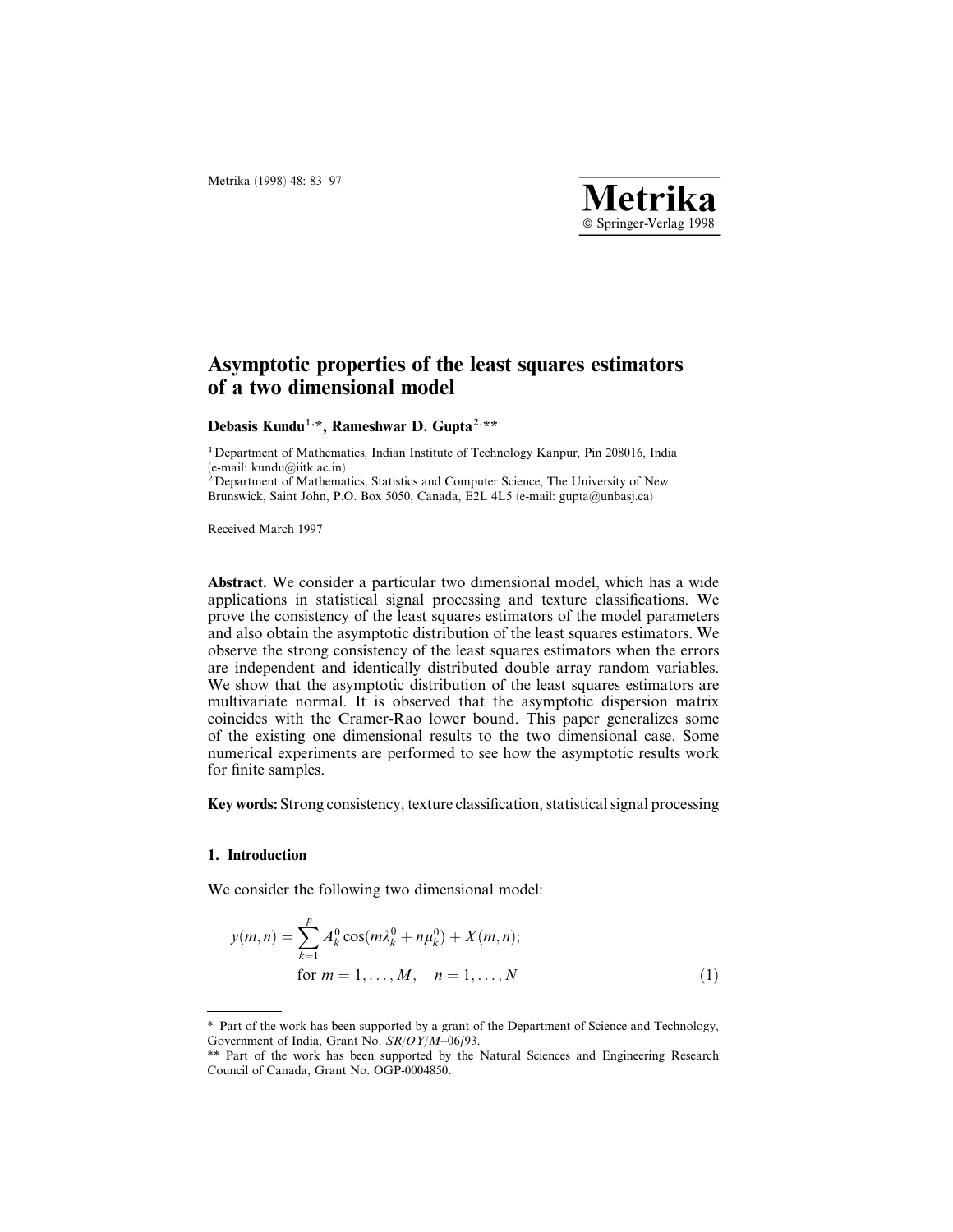where  $A_k^{0,s}$  are unknown real numbers,  $\lambda_k^{0,s}$ ,  $\mu_k^{0,s}$  are unknown numbers, where  $\lambda_k^0 \in (-\hat{\pi}, \pi)$  and  $\mu_k^0 \in (0, \pi)$ .  $X(m, n)$  is a two dimensional (2-D) sequence of independent and identically distributed random variables.  $\dot{p}$  is assumed to be a known integer. Given a sample  $y(m, n); m = 1, \ldots, M, n = 1, \ldots, N$ , the problem is to estimate  $A_k^{0,s}$ ,  $\lambda_k^{0,s}$ ,  $\mu_k^{0,s}$  for  $k = 1, \ldots p$  and the error variance  $\sigma^2$ .

This is also a well discussed model in Multidimensional Signal Processing, when  $X(m, n)$ 's are independently and identically distributed (i.i.d.) random variables on a 2-D plane. See for example the works of Barbieri and Barone (1992), Cabrera and Bose (1993), Chun and Bose (1995), Hua (1995), Lang and McClellan (1982) and see the references there for the different estimation procedures. It is interesting to observe that the model (1) is the 2-D extension of the one dimensional frequency model, which was originally discussed by Hannan (1971) and Walker (1971) in the time series analysis.

It is also observed that the model (1) can be used to model textures. To see how this model represents different textures the readers are referred to the work of Manderekar and Zhang (1995). They provided nice 2-D image plots of  $v(m, n)$ , whose grey level at  $(m, n)$  is proportional to the value of  $v(m, n)$ and when it is corrupted by independent Gaussian noise field. Manderakar and Zhang (1995) considered this problem and obtained the consistency properties of the estimators of  $\lambda_k$ 's and  $\mu_k$ 's when the estimators are obtained through the periodogram analysis and when  $X(m, n)$ 's are from a stationary random field. Their results based on the work of Lai and Wei (1982) and they did not provide the asymptotic distribution of the estimators.

But no where, at least not known to the authors, the properties of the least squares estimators have been discussed of the model (1). It is important to observe that the model (1) is a nonlinear regression model and unfortunately it does not satisfy the sufficient conditions stated by Jennrich (1969) or Wu (1981) for the least squares estimators (LSE) to be consistent. It may noted that when  $p = 1$ ,  $M = 1$  and  $\lambda_k^0 = 0$ , this model coincides with the one dimensional model discussed in Hannan (1971), Walker (1971), Kundu (1993) and Kundu and Mitra (1996). It was shown in Kundu (1993) that even the one dimensional model does not satisfy the sufficient conditions of Jennrich (1969) or Wu (1981). Therefore the consistency or the asymptotic normality of the LSE's is not immediate in this case. It is also worth mentioning at this stage that Bunke and Bunke (1989) also considered several nonlinear regression models in their book, but did not consider this particular model. One of the major difference of this particular model with the other usual nonlinear models is in the rate of convergence. Usually in the nonlinear model we observe the is in the rate of convergence. Usually in the hominear model we observe the rate of convergence to be  $\sqrt{n}$  but for this model, at least for the frequencies, the rate of convergence is  $n^{3/2}$ .

The main idea of this paper is to study the properties of the least squares estimators of the parameters of the model (1) and see how the asymptotic results behave for finite sample. We prove the strong consistency of the least squares estimators (LSE's) of  $A_k$ 's,  $\lambda_k$ 's and  $\mu_k$ 's when the errors are i.i.d. double array random variables. We obtain that the asymptotic distribution of the least squares estimators are multivariate normal. The explicit expression of the asymptotic dispersion matrix of the LSE's are obtained, which may be useful to obtain the confidence bounds. It is observed that the asymptotic dispersion matrix coincides with the Cramer Rao bound, which may not be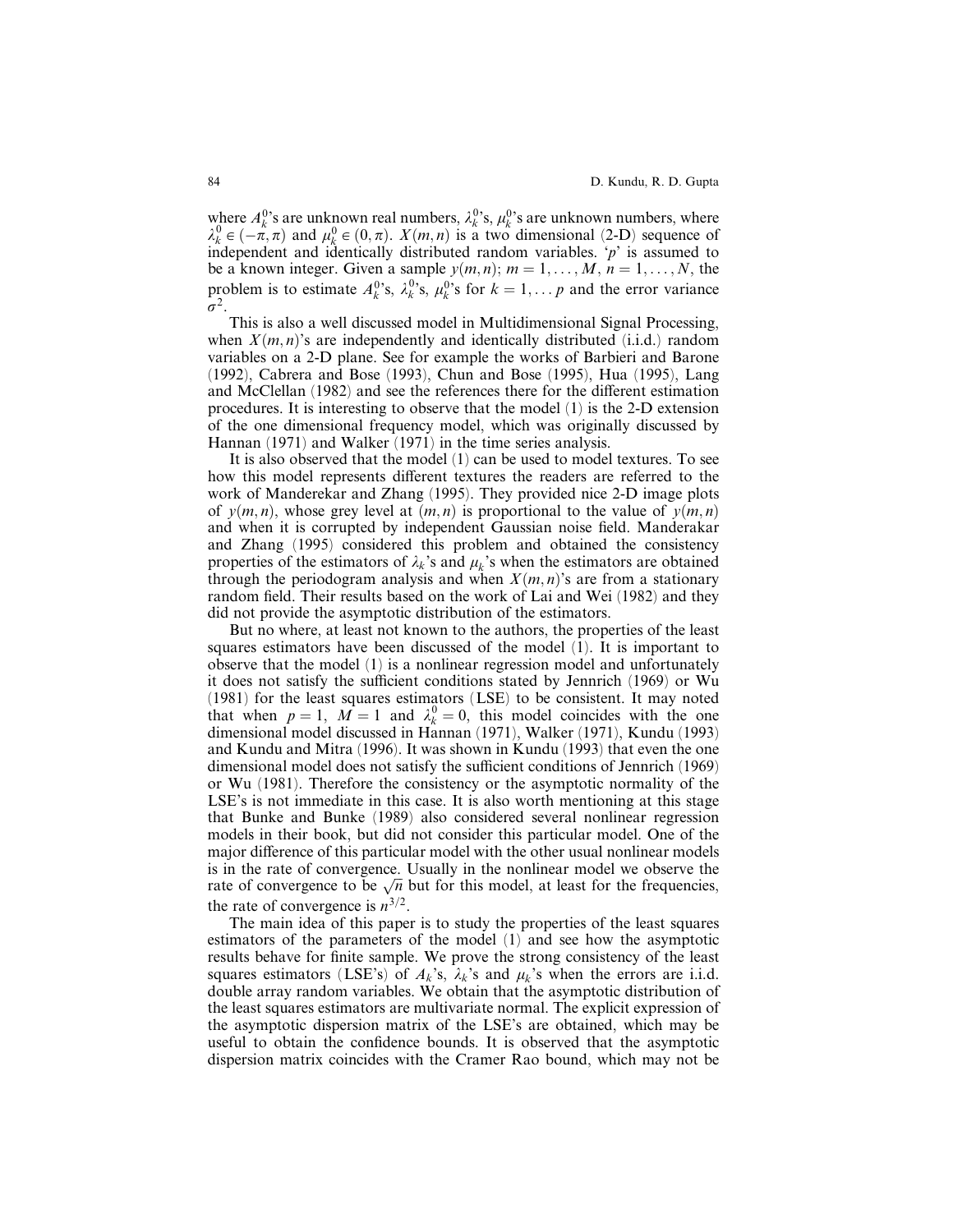very surprising. We prove that the LSE of  $\sigma^2$  is strongly consistent when the error variance is finite and the asymptotic distribution of the LSE of  $\sigma^2$  can be obtained when the fourth order moment of error random variables are finite. Our approach is different from that of Mandrekar and Zhang (1995). Our results extend some of the existing one dimensional results of Walker (1971), Hannan (1971), Kundu (1993), and Kundu and Mitra (1996) to the two dimensional case.

The rest of the papers is organized as follows. In Section 2, we prove the strong consistency of the LSE's of  $A_k$ 's,  $\lambda_k$ 's and  $\mu_k$ 's when the errors are i.i.d. random variables. In Section 3, the asymptotic normality results of those estimators are established under the same set of assumptions. The consistency and the asymptotic normality results of the estimator of  $\sigma^2$  are obtained in section 4. A summary of numerical experiments is given in Section 5 and finally we draw conclusions from our work in Section 6.

### 2. Consistency of the LSE's of  $A_k$ ,  $\lambda_k$  and  $\mu_k$

We need the following lemma to prove the necessary results. We denote the set of positive integers by Z.

**Lemma 1.** Let  $\{X(m,n); m, n \in \mathbb{Z}\}\$  be a i.i.d. sequence of double array random variables with mean zero and finite variance then;

$$
\sup_{\alpha,\beta} \left| \frac{1}{N} \frac{1}{M} \sum_{m=1}^{M} \sum_{n=1}^{N} X(m,n) \cos(m\alpha) \cos(n\beta) \right|
$$
  
\n
$$
\to 0 \quad a.s. \quad when \min \{M, N\} \to \infty
$$
 (2)

where a.s. means almost surely.

Proof of Lemma 1: Consider the following random variables;

$$
Z(m, n) = X(m, n) \quad \text{if } |X(m, n)| < (mn)^{3/4}
$$

$$
= 0 \qquad \text{otherwise}
$$

First we will show that  $Z(m, n)$  and  $X(m, n)$  are equivalent sequences. Consider

$$
\sum_{m=1}^{\infty} \sum_{n=1}^{\infty} P\{X(m,n) \neq Z(m,n)\} = \sum_{m=1}^{\infty} \sum_{n=1}^{\infty} P\{|X(m,n)| > (mn)^{3/4}\}
$$

Now observe that there are at most  $2^k k$  combinations of  $(m, n)$ 's such that  $mn < 2<sup>k</sup>$ , therefore we have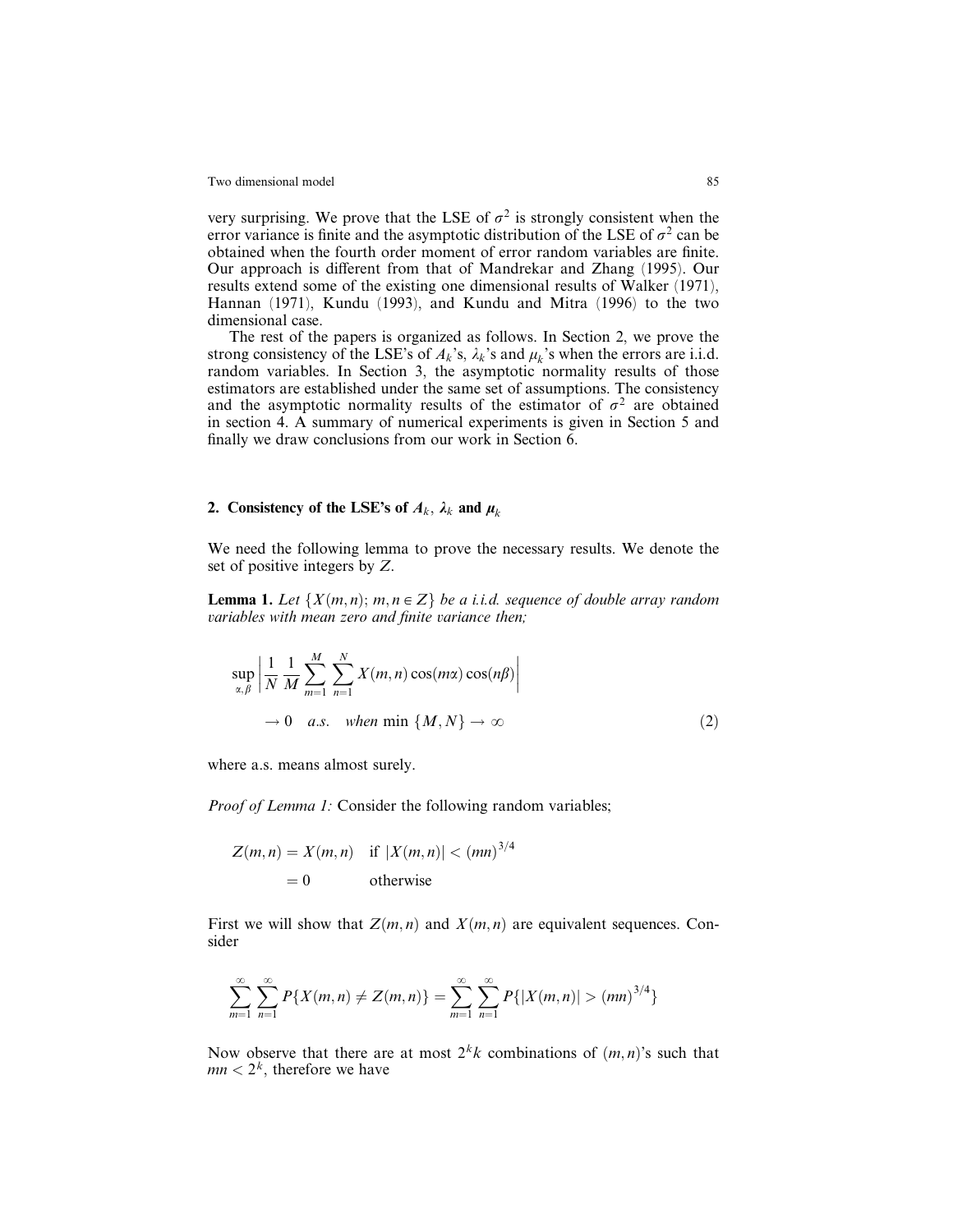$$
\sum_{m=1}^{\infty} \sum_{n=1}^{\infty} P\{|X(m,n)| \ge (mn)^{3/4}\}\
$$
\n
$$
\le \sum_{k=1}^{\infty} \sum_{2^{k-1} \le r < 2^k} P\{|X(m,n)| \ge r^{3/4}\} \quad \text{[here } r = mn\}\
$$
\n
$$
\le \sum_{k=1}^{\infty} k 2^k P\{|X(1,1)| \ge 2^{(k-1)3/4}\}\
$$
\n
$$
\le C \sum_{k=1}^{\infty} k 2^k \frac{E|X(1,1)|^2}{2^{(k-1)3/2}} \le C \sum_{k=1}^{\infty} \frac{k}{2^{k/2}} < \infty \tag{3}
$$

Here  $C$  is a constant and note that it may represent different constant at different places. Therefore,  $X(m, n)$  and  $Z(m, n)$  are equivalent sequences. So

$$
P\{X(m,n) \neq Z(m,n) \quad i.o.\} = 0 \tag{4}
$$

Here i.o. means infinitely often. Let  $U(m, n) = Z(m, n) - E(Z(m, n))$ , then

$$
\sup_{\alpha,\beta} \left| \frac{1}{N} \frac{1}{M} \sum_{m=1}^{M} \sum_{n=1}^{N} E(Z(m,n)) \cos(m\alpha) \cos(n\beta) \right| \leq \frac{1}{N} \frac{1}{M} \sum_{m=1}^{M} \sum_{n=1}^{N} |E(Z(m,n))|
$$

Since  $E(Z(m, n)) \to 0$  as  $M, N \to \infty$ , therefore as  $M, N \to \infty$ 

$$
\frac{1}{N} \frac{1}{M} \sum_{m=1}^{M} \sum_{n=1}^{N} |E(Z(m, n))| \to 0
$$
\n(5)

Therefore, it is enough to prove that

$$
\sup_{\alpha,\beta} \left| \frac{1}{N} \frac{1}{M} \sum_{m=1}^{M} \sum_{n=1}^{N} U(m,n) \cos(m\alpha) \cos(n\beta) \right| \to 0 \quad \text{a.s.}
$$
 (6)

Now for any fixed  $\varepsilon > 0$ ,  $-\pi < \alpha$ ,  $\beta < \pi$  and  $0 < h \leq \frac{1}{\pi}$  $\frac{1}{2(MN)^{3/4}}$ , we have

$$
P\left\{ \left| \frac{1}{N} \frac{1}{M} \sum_{m=1}^{M} \sum_{n=1}^{N} U(m, n) \cos(m\alpha) \cos(n\beta) \right| \ge \varepsilon \right\}
$$
  

$$
\le 2e^{-hMN\varepsilon} \prod_{m=1}^{M} \prod_{n=1}^{N} E e^{hU(m, n) \cos(m\alpha) \cos(n\beta)}
$$
(7)

Since  $|hU(m, n) \cos(m\alpha) \cos(n\beta)| \leq 1/2$ , using  $e^x < 1 + x + x^2$  for  $|x| < 1/2$ , we have

$$
2e^{-hMN\varepsilon} \prod_{m=1}^{M} \prod_{n=1}^{N} E e^{hU(m,n)\cos(m\alpha)\cos(n\beta)} \leq 2e^{-hMN\varepsilon} (1 + h^2 \sigma^2)^{MN}.
$$
 (8)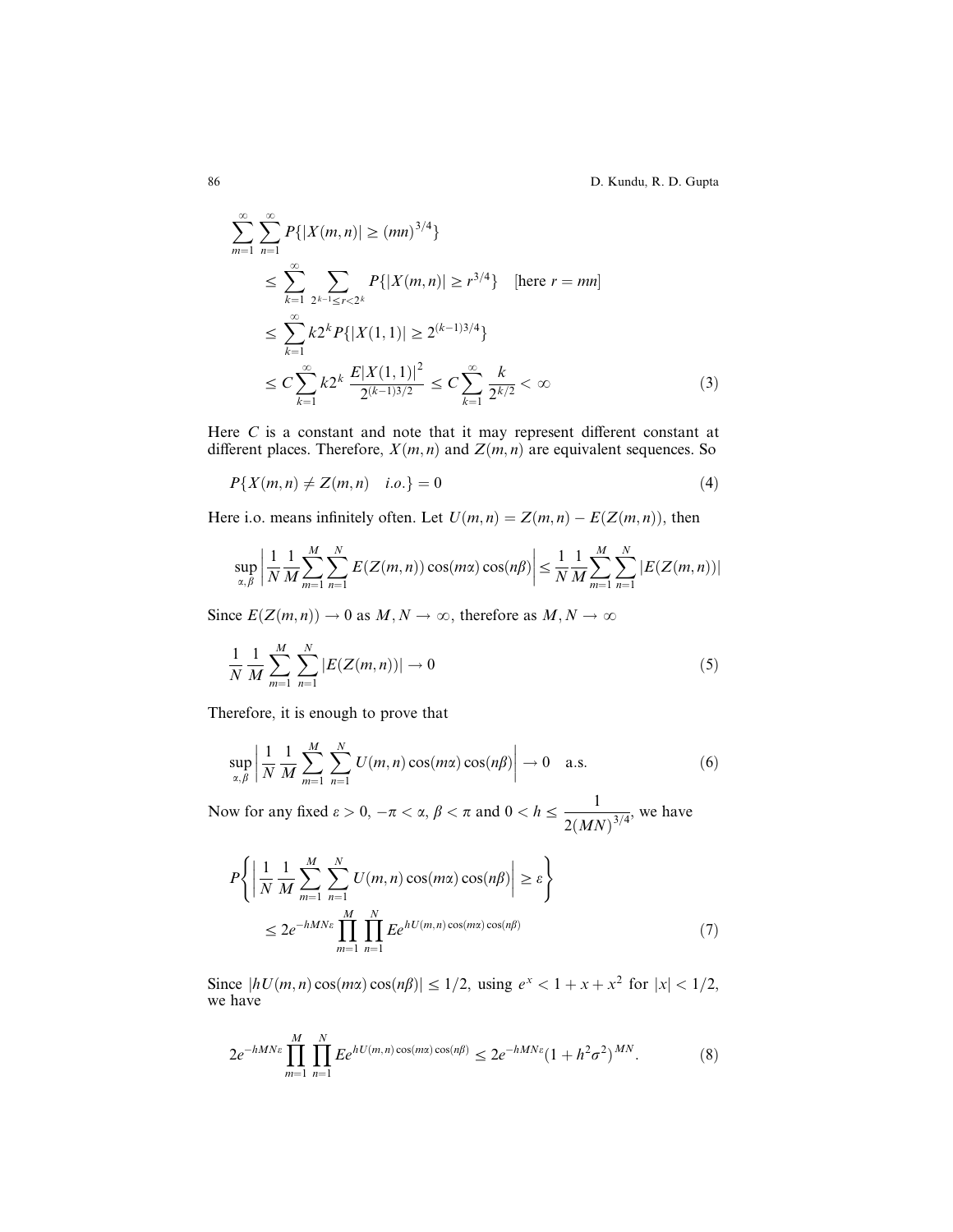Now choose  $h = \frac{1}{\sqrt{1 - \frac{1}{\sqrt{1 - \frac{1}{\sqrt{1 - \frac{1}{\sqrt{1 - \frac{1}{\sqrt{1 - \frac{1}{\sqrt{1 - \frac{1}{\sqrt{1 - \frac{1}{\sqrt{1 - \frac{1}{\sqrt{1 - \frac{1}{\sqrt{1 - \frac{1}{\sqrt{1 - \frac{1}{\sqrt{1 - \frac{1}{\sqrt{1 - \frac{1}{\sqrt{1 - \frac{1}{\sqrt{1 - \frac{1}{\sqrt{1 - \frac{1}{\sqrt{1 - \frac{1}{\sqrt{1 - \frac{1}{\sqrt{1 - \frac{1}{\sqrt{1 - \frac{1}{\sqrt$  $\frac{1}{2(MN)^{3/4}}$ , therefore for large M and N

$$
P\left\{ \left| \frac{1}{N} \frac{1}{M} \sum_{m=1}^{M} \sum_{n=1}^{N} U(m, n) \cos(m\alpha) \cos(n\beta) \right| \ge \varepsilon \right\}
$$
  

$$
\le C e^{-(MN)^{1/4} \varepsilon/2} e^{\sigma^2/4} \quad (C \text{ is a constant}).
$$

Let  $K = M^2N^2$ , choose K points,  $\theta_1 = (\alpha_1, \beta_1), \ldots, \theta_K = (\alpha_K, \beta_K)$ , such that for each point  $\theta = (\alpha, \beta) \in (-\pi, \pi)$ , we have a point  $\theta_j$  satisfying

$$
|\alpha_j - \alpha| + |\beta_j - \beta| \le \frac{2\pi}{M^2 N^2} \tag{9}
$$

Note that

$$
\left| \frac{1}{N} \frac{1}{M} \sum_{m=1}^{M} \sum_{n=1}^{N} U(m, n) \{ \cos(m\alpha) \cos(n\beta) - \cos(m\alpha_j) \cos(n\beta_j) \} \right|
$$
  

$$
\leq C \frac{1}{MN} \sum_{m=1}^{M} \sum_{n=1}^{N} \frac{MN}{M^2 N^2} [m+n] \to 0 \text{ as } M, N \to \infty.
$$

Therefore for large  $M$  and  $N$ , we have

$$
P\left\{\sup_{\alpha,\beta} \left|\frac{1}{N} \frac{1}{M} \sum_{m=1}^{M} \sum_{n=1}^{N} U(m,n) \cos(m\alpha) \cos(n\beta)\right| \ge 2\varepsilon\right\}
$$
  

$$
\le P\left\{\max_{j\le M^2N^2} \left|\frac{1}{N} \frac{1}{M} \sum_{m=1}^{M} \sum_{n=1}^{N} U(m,n) \cos(m\alpha_j) \cos(n\beta_j)\right| \ge \varepsilon\right\}
$$
  

$$
\le CM^2N^2e^{-(MN)^{1/4}/2}.
$$
 (10)

Since  $\sum_{t=1}^{\infty} t^2 e^{-t^{1/4}} < \infty$ ,

$$
\sup_{\alpha,\beta} \left| \frac{1}{N} \frac{1}{M} \sum_{m=1}^{M} \sum_{n=1}^{N} U(m,n) \cos(m\alpha) \cos(n\beta) \right| \to 0 \quad \text{a.s.}
$$
 (11)

Where (11) follows from the Borel Cantelli lemma.

Consider the following assumptions:

Assumption 1: Let  $A_1^0, \ldots, A_p^0$  be arbitrary real numbers not anyone of them are identically equal to zero,  $\lambda_1^0, \ldots, \lambda_p^0 \in (-\pi, \pi)$  and they are distinct, similarly  $\mu_1^0, \ldots, \mu_p^0 \in (0, \pi)$  and they are distinct.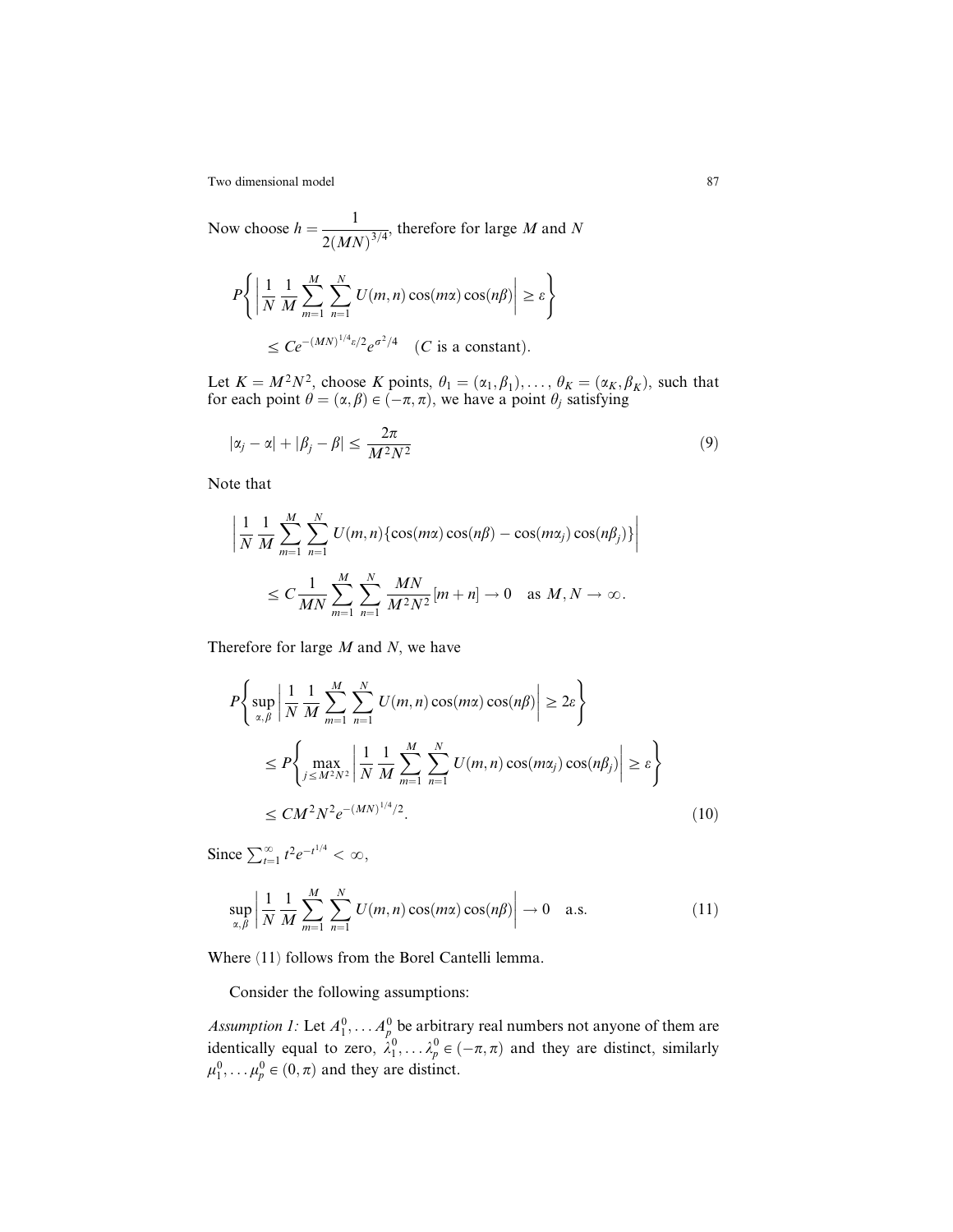Assumption 2: Let  $\{X(m,n); m, n \in \mathbb{Z}\}\)$  be i.i.d. sequence of double array random variables and  $E(X(m, n)) = 0$ ,  $E(X(m, n)^2) = \sigma^2$ .

Now we would like to prove the following results:

**Theorem 1:** Under the assumptions 1 and 2, the least squares estimators of the parameters of the model  $(1)$ , i.e., which are obtained by minimizing

$$
\sum_{m=1}^{M} \sum_{n=1}^{N} \left( y(m,n) - \sum_{k=1}^{p} A_k \cos(m\lambda_k + n\mu_k) \right)^2
$$
 (12)

with respect to the unknown parameters, are strongly consistent estimators of the corresponding parameters.

*Proof of Theorem 1:* We take  $p = 2$  for notational convenience. Let's use the following notations:  $A = (A_1, A_2), \lambda = (\lambda_1, \lambda_2)$  and  $\mu = (\mu_1, \mu_2)$ . Consider the following expression;

$$
R_{M,N}(\mathbf{A}, \lambda, \mu)
$$
  
=  $\frac{1}{MN} \sum_{m=1}^{M} \sum_{n=1}^{N} \left( y(m, n) - \sum_{k=1}^{2} A_k \cos(m\lambda_k + n\mu_k) \right)^2$   
=  $\frac{1}{MN} \sum_{m=1}^{M} \sum_{n=1}^{N} \left( \sum_{k=1}^{2} A_k^0 \cos(m\lambda_k^0 + n\mu_k^0) - \sum_{k=1}^{2} A_k \cos(m\lambda_k + n\mu_k) \right)^2$   
+  $\frac{1}{MN} \sum_{m=1}^{M} \sum_{n=1}^{N} X(m, n)^2 + 2 \frac{1}{MN} \sum_{m=1}^{M} \sum_{n=1}^{N} X(m, n)$   
 $\times \left( \sum_{k=1}^{2} A_k^0 \cos(m\lambda_k^0 + n\mu_k^0) - \sum_{k=1}^{2} A_k \cos(m\lambda_k + n\mu_k) \right).$ 

Consider the following set;

$$
S_{\delta,T} = \{ (A_1, A_2, \lambda_1, \lambda_2, \mu_1, \mu_2); |A_1 - A_1^0| \ge \delta, |A_1| \le T, |A_2| \le T \text{ or}
$$
  
\n
$$
|A_2 - A_2^0| \ge \delta, |A_1| \le T, |A_2| \le T \text{ or}
$$
  
\n
$$
|\lambda_1 - \lambda_1^0| \ge \delta, |A_1| \le T, |A_2| \le T \text{ or}
$$
  
\n
$$
|\lambda_2 - \lambda_2^0| \ge \delta, |A_1| \le T, |A_2| \le T \text{ or}
$$
  
\n
$$
|\mu_1 - \mu_1^0| \ge \delta, |A_1| \le T, |A_2| \le T \text{ or}
$$
  
\n
$$
|\mu_2 - \mu_2^0| \ge \delta, |A_1| \le T, |A_2| \le T \}
$$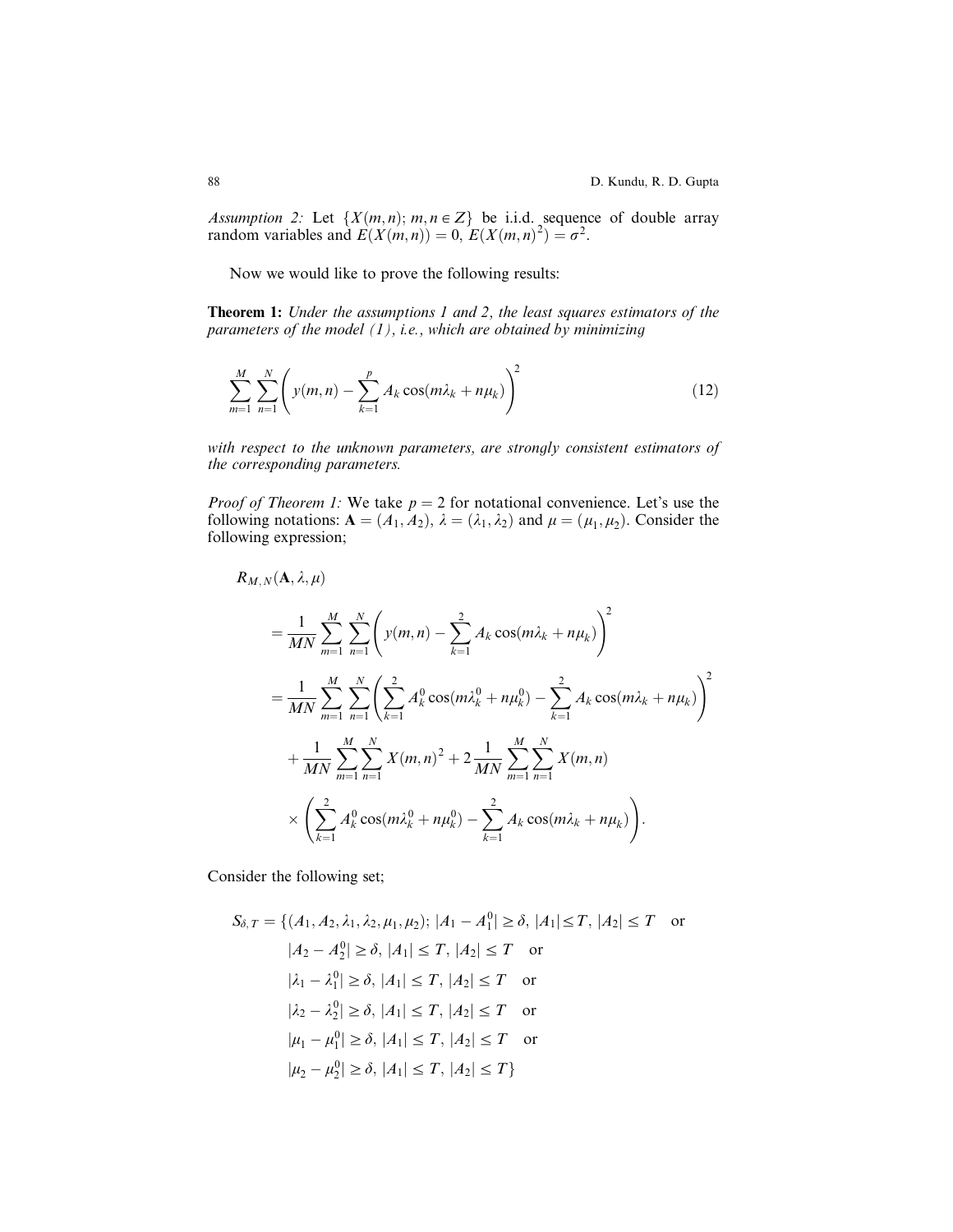First we will prove the following;

$$
\underline{\lim}_{(A,\lambda,\mu)\in S_{\delta,T}} R_{MN}(\mathbf{A},\lambda,\mu) > \sigma^2 \quad \text{for all } \delta > 0
$$
 (13)

here  $\underline{\lim}$  denotes  $\liminf_{n \to \infty}$ . Now suppose  $(\hat{A}_{MN}, \hat{\lambda}_{MN}, \hat{\mu}_{MN})$  be the least squares estimators of  $(A^0, \lambda^0, \mu^0)$  and they are not consistent, therefore either;

*Case 1:* For all subsequences  $(M_K, N_K)$  of  $(M, N), |\hat{A}_{M_KN_K}| \to \infty$  or

*Case 2:* There exists a  $\delta > 0$  and a  $T < \infty$ , and a subsequence  $(M_K, N_K)$  of  $(M, N)$  such that;

$$
(\hat{A}_{M_K N_K}, \hat{\lambda}_{M_K N_K}, \hat{\mu}_{M_K N_K}) \in S_{\delta, T}
$$
\n(14)

for all  $K = 1, 2, \ldots$ . Now

$$
R_{M_K, N_K}(\hat{A}_{M_K N_K}, \hat{\lambda}_{M_K N_K}, \hat{\mu}_{M_K N_K}) \le R_{M_K, N_K}(A^0, \lambda^0, \mu^0)
$$
\n(15)

as  $(\hat{A}_{M_KN_K}, \hat{\lambda}_{M_KN_K}, \hat{\mu}_{M_KN_K})$  is the least squares estimator of  $(A^0, \lambda^0, \mu^0)$ , when  $M = M_K$  and  $N = N_K$ . As  $K \to \infty$ , the left hand side of (15) converges to a number which is strictly greater than  $\sigma^2$  due to (13), whereas the right hand side of (15) converges to  $\sigma^2$ . That gives a contradiction. Hence the consistency of the least squares estimators can be established once we prove (13).

To prove (13), consider the following sets:

$$
A_{1\delta} = \{ (A_1, A_2, \mu_1, \mu_2, \lambda_1, \lambda_2); |A_1| \le T, |A_2| \le T, |A_1 - A_1^0| \ge \delta \}
$$
  
\n
$$
A_{2\delta} = \{ (A_1, A_2, \mu_1, \mu_2, \lambda_1, \lambda_2); |A_1| \le T, |A_2| \le T, |A_2 - A_2^0| \ge \delta \}
$$
  
\n
$$
M_{1\delta} = \{ (A_1, A_2, \mu_1, \mu_2, \lambda_1, \lambda_2); |A_1| \le T, |A_2| \le T, |\mu_1 - \mu_1^0| \ge \delta \}
$$
  
\n
$$
M_{2\delta} = \{ (A_1, A_2, \mu_1, \mu_2, \lambda_1, \lambda_2); |A_1| \le T, |A_2| \le T, |\mu_2 - \mu_2^0| \ge \delta \}
$$
  
\n
$$
A_{1\delta} = \{ (A_1, A_2, \mu_1, \mu_2, \lambda_1, \lambda_2); |A_1| \le T, |A_2| \le T, |\lambda_1 - \lambda_1^0| \ge \delta \}
$$
  
\n
$$
A_{2\delta} = \{ (A_1, A_2, \mu_1, \mu_2, \lambda_1, \lambda_2); |A_1| \le T, |A_2| \le T, |\lambda_2 - \lambda_2^0| \ge \delta \}
$$

Since we have

$$
S_{\delta T} = A_{1\delta} \cup A_{2\delta} \cup M_{1\delta} \cup M_{2\delta} \cup A_{1\delta} \cup A_{2\delta} \tag{16}
$$

therefore (13) can be established if we can prove that

$$
\underline{\lim}_{(A,\lambda,\mu)\in V} \inf_{MN} \frac{1}{MN} \sum_{m=1}^{M} \sum_{n=1}^{N} \left( \sum_{k=1}^{2} A_k^0 \cos(m\lambda_k^0 + n\mu_k^0) - \sum_{k=1}^{2} A_k \cos(m\lambda_k + n\mu_k) \right)^2
$$
  
> 0 for  $\delta > 0$  (17)

where V is any one of the sets  $A_{1\delta}$ ,  $A_{2\delta}$ ,  $M_{1\delta}$ ,  $M_{2\delta}$ ,  $A_{1\delta}$  or  $A_{2\delta}$ . We will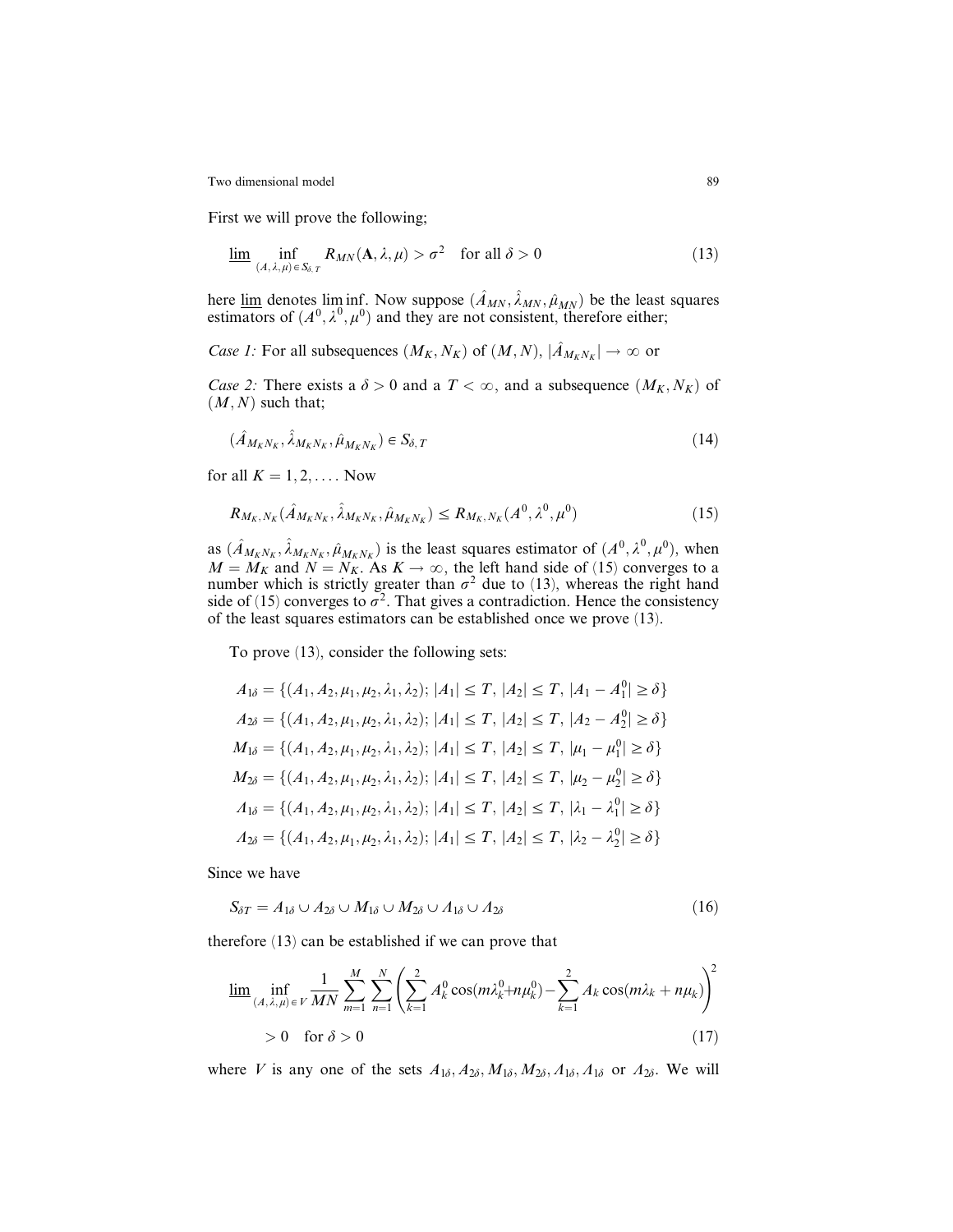prove (17) when  $V = A_{1\delta}$ . The other cases can be proved similarly. Observe that

$$
\underline{\lim_{A_{1\delta}}} \inf_{\overline{MN}} \frac{1}{MN} \sum_{m=1}^{M} \sum_{n=1}^{N} \left( \sum_{k=1}^{2} A_k^0 \cos(m\lambda_k^0 + n\mu_k^0) - \sum_{k=1}^{2} A_k \cos(m\lambda_k + n\mu_k) \right)^2
$$
  
=  $(A_1^0 - A_1)^2 \lim_{M, N \to \infty} \frac{1}{MN} \sum_{m=1}^{M} \sum_{n=1}^{N} \cos^2(m\lambda_k^0 + n\mu_k^0)^2$   
 $\ge \frac{1}{2} \delta^2 > 0$  a.s. (18)

Hence (13) has been established, so Theorem 1 is proved.

### 3. Asymptotic normality of  $\hat{A}$ ,  $\hat{\lambda}$ ,  $\hat{\mu}$

In this section we obtain the asymptotic distribution of the least squares estimators of the parameters of the model (1).

**Theorem 2:** Under the assumptions 1 and 2, the limiting distribution of  $\{M^{1/2}N^{1/2}(\hat{A}-A^{0}), M^{3/2}N^{1/2}(\hat{\lambda}-\lambda^{0}), M^{1/2}N^{3/2}(\hat{\mu}-\mu^{0})\}\text{ as } \text{Min}(M,N) \rightarrow$  $\infty$ , is a 3p variate normal with mean vector zero and covariance matrix  $2\sigma^2\Sigma^{-1}$ , when  $\Sigma^{-1}$  has the following structure:

$$
\Sigma^{-1} = \begin{bmatrix} \Sigma_{11}^{-1} & 0 & 0\\ 0 & \Sigma_{22}^{-1} & \Sigma_{23}^{-1} \\ 0 & \Sigma_{32}^{-1} & \Sigma_{33}^{-1} \end{bmatrix}
$$
 (19)

where  $\Sigma_{11}^{-1} = I_p$ ,  $\Sigma_{22}^{-1} = \Sigma_{33}^{-1} = \frac{48}{7}$  diag $\{A_1^{0^{-2}}, \dots, A_p^{0^{-2}}\}$ , and  $\Sigma_{23}^{-1} = \Sigma_{32}^{-1} =$  $-\frac{36}{7} \, diag\{A_1^{0^{-2}}, \ldots, A_p^{0^{-2}}\},\,$ 

*Proof of Theorem 2:* Let's denote  $\theta = (A, \lambda, \mu), \hat{\theta} = (\hat{A}, \hat{\lambda}, \hat{\mu})$  and

$$
Q(\theta) = \sum_{m=1}^{M} \sum_{n=1}^{N} \left[ y(m,n) - \sum_{k=1}^{p} A_k \cos(m\lambda_k + n\mu_k) \right]^2.
$$
 (20)

Then

$$
Q'(\hat{\theta}) - Q'(\theta^0) = (\hat{\theta} - \theta^0)Q''(\bar{\theta}),
$$
\n(21)

here  $Q'(\hat{\theta})$  is a  $1 \times 3p$  vector defined as follows:

$$
Q'(\hat{\theta}) = \left[\frac{\delta Q(\theta)}{\delta A}, \frac{\delta Q(\theta)}{\delta \lambda}, \frac{\delta Q(\theta)}{\delta \mu}\right]
$$
\n(22)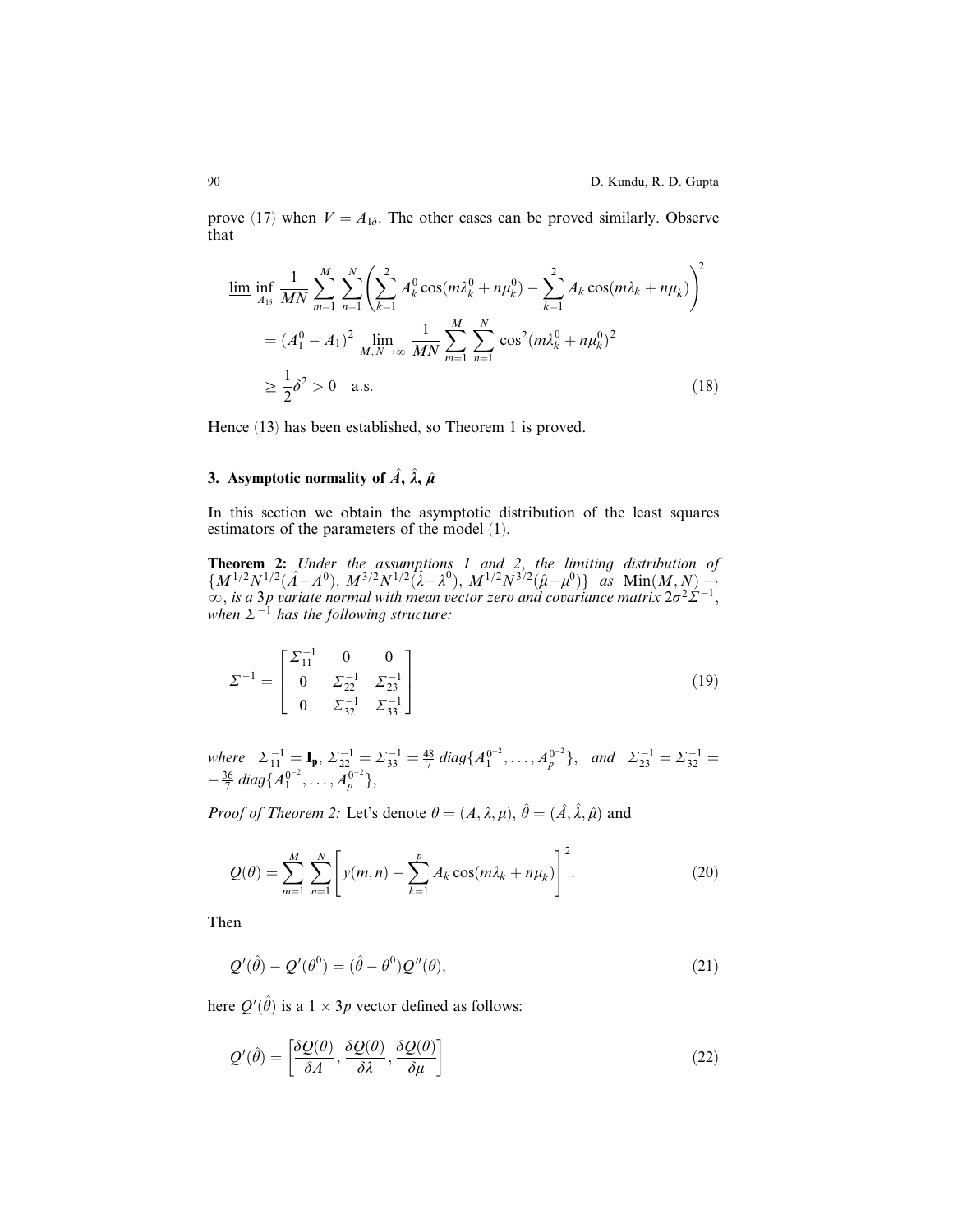and  $Q''(\theta)$  is a  $3p \times 3p$ , matrix as follows;

$$
Q''(\theta) = \begin{bmatrix} \frac{\delta Q(\theta)}{\delta A \delta A^T} & \frac{\delta Q(\theta)}{\delta A \delta \lambda^T} & \frac{\delta Q(\theta)}{\delta A \delta \mu^T} \\ \frac{\delta Q(\theta)}{\delta \lambda \delta A^T} & \frac{\delta Q(\theta)}{\delta \lambda \delta \lambda^T} & \frac{\delta Q(\theta)}{\delta \lambda \delta \mu^T} \\ \frac{\delta Q(\theta)}{\delta \mu \delta A^T} & \frac{\delta Q(\theta)}{\delta \mu \delta \lambda^T} & \frac{\delta Q(\theta)}{\delta \mu \delta \mu^T} \end{bmatrix}.
$$
 (23)

 $\hat{\theta}$  denotes the LSE of  $\theta$  and  $\bar{\theta}$  is a point lying between the line joining the point  $\hat{\theta}$  and  $\theta^0$ . Consider the following  $3p \times 3p$  diagonal matrix **D** as follows;

$$
\mathbf{D} = \begin{bmatrix} M^{-1/2}N^{-1/2}\mathbf{I}_p & 0 & 0 \\ 0 & M^{-3/2}N^{-1/2}\mathbf{I}_p & 0 \\ 0 & 0 & M^{-1/2}N^{-3/2}\mathbf{I}_p \end{bmatrix} .
$$
 (24)

Since  $\hat{\theta}$  is the LSE of  $\theta$ , therefore  $Q'(\hat{\theta}) = 0$ , and hence (21) can be written as;

$$
(\hat{\theta} - \theta^0) = -Q'(\theta^0)[Q''(\bar{\theta})]^{-1}
$$
\n(25)

and

$$
(\hat{\theta} - \theta^0)\mathbf{D}^{-1} = -[\mathcal{Q}'(\theta^0)\mathbf{D}][\mathbf{D}\mathcal{Q}''(\bar{\theta})\mathbf{D}]^{-1}.
$$
\n(26)

First we will compute  $Q'(\theta^0)$ **D**. Observe that for  $i = 1, \dots, p$ ,

$$
\frac{\delta Q(\theta)}{\delta A_i} = -2 \sum_{m=1}^{M} \sum_{n=1}^{N} \left( y(m,n) - \sum_{k=1}^{p} A_k \cos(m\lambda_k + n\mu_k) \right) \cos(m\lambda_i + n\mu_i),
$$
  

$$
\frac{\delta Q(\theta)}{\delta \lambda_i} = -2 \sum_{m=1}^{M} \sum_{n=1}^{N} \left( y(m,n) - \sum_{k=1}^{p} A_k \cos(m\lambda_k + n\mu_k) \right) A_i m \sin(m\lambda_i + n\mu_i),
$$
  

$$
\frac{\delta Q(\theta)}{\delta \mu_i} = -2 \sum_{m=1}^{M} \sum_{n=1}^{N} \left( y(m,n) - \sum_{k=1}^{p} A_k \cos(m\lambda_k + n\mu_k) \right) A_i n \sin(m\lambda_i + n\mu_i).
$$
\n(27)

Therefore, we have

$$
\frac{\delta Q(\theta^{0})}{\delta A_{i}} = -2 \sum_{m=1}^{M} \sum_{n=1}^{N} X(m, n) \cos(m\lambda_{i}^{0} + n\mu_{i}^{0}),
$$
  
\n
$$
\frac{\delta Q(\theta^{0})}{\delta \lambda_{i}} = -2 \sum_{m=1}^{M} \sum_{n=1}^{N} A_{i}^{0} m X(m, n) \sin(m\lambda_{i}^{0} + n\mu_{i}^{0}),
$$
  
\n
$$
\frac{\delta Q(\theta^{0})}{\delta \mu_{i}} = -2 \sum_{m=1}^{M} \sum_{n=1}^{N} A_{i}^{0} n X(m, n) \sin(m\lambda_{i}^{0} + n\mu_{i}^{0}).
$$
\n(28)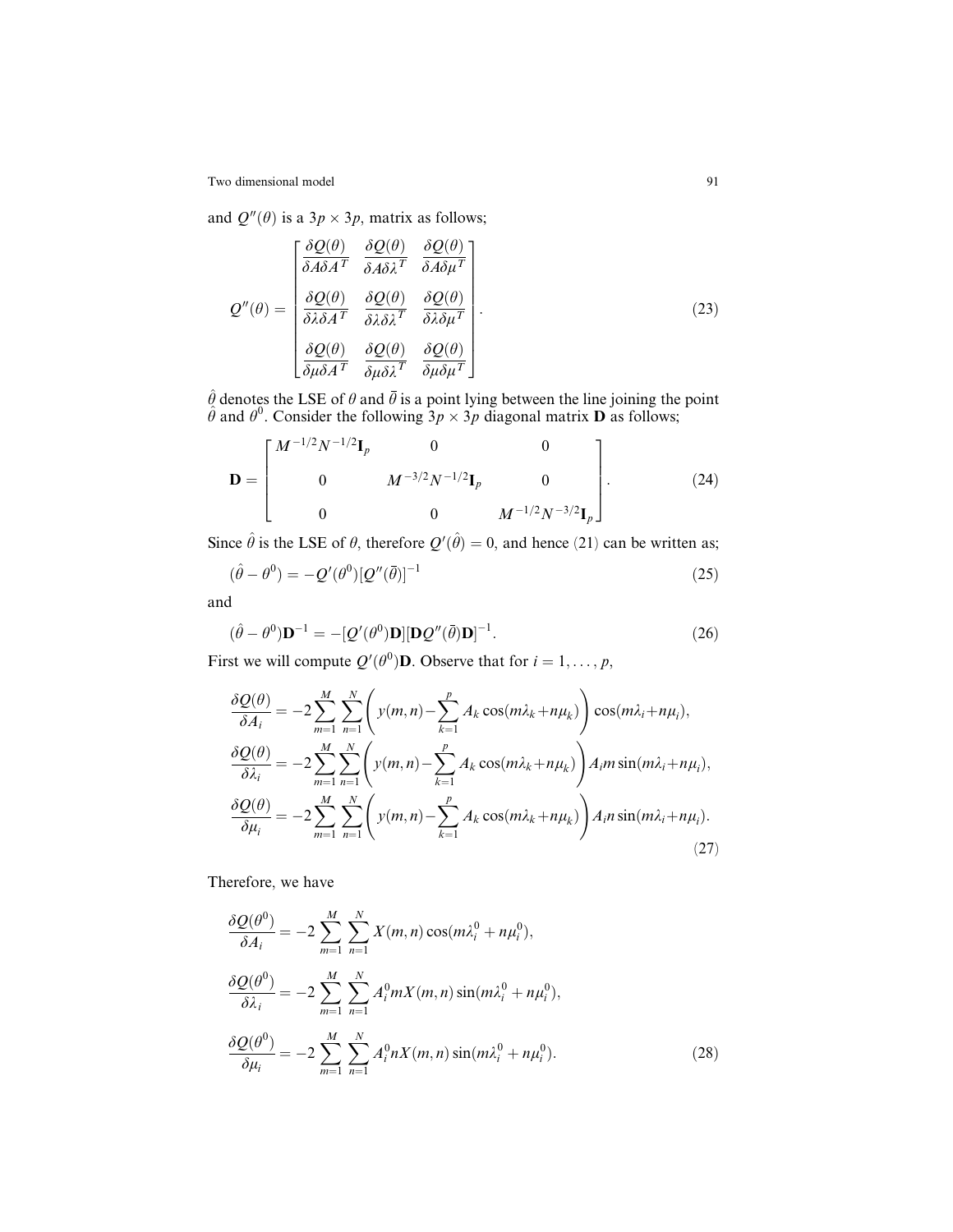Observe that (28) satisfy the Lindeberg-Feller condition (see Chung; 1978). Therefore,  $Q'(\theta^0)$  with proper normalization will be asymptotically normal. We now look at the asymptotic covariance matrix of the vector  $Q'(\theta^0)$ . We need the following results for  $\beta \neq 0$ ,

$$
\lim_{N \to \infty} \frac{1}{N} \sum_{t=1}^{N} \sin^2(\beta t) = \frac{1}{2}, \text{ and } \lim_{N \to \infty} \frac{1}{N^2} \sum_{t=1}^{N} t \sin^2(\beta t) = \frac{1}{6}.
$$
 (29)

Similar results hold for cosine function also (see Walker; 1971 or Mangulis; 1965). So we have;

$$
M^{-1}N^{-1}Cov\left(\frac{\delta Q(\theta^0)}{\delta A_i}, \frac{\delta Q(\theta^0)}{\delta A_j}\right) \to \begin{Bmatrix} 0 & \text{if } i \neq j \\ 2\sigma^2 & \text{if } i = j \end{Bmatrix}
$$
(30)

$$
M^{-3}N^{-1}Cov\left(\frac{\delta Q(\theta^0)}{\delta \lambda_i}, \frac{\delta Q(\theta^0)}{\delta \lambda_j}\right) \to \begin{cases} 0 & \text{if } i \neq j \\ \frac{2}{3}\sigma^2 A_i^{0^2} & \text{if } i = j \end{cases}
$$
 (31)

$$
M^{-1}N^{-3}Cov\left(\frac{\delta Q(\theta^0)}{\delta \mu_i}, \frac{\delta Q(\theta^0)}{\delta \mu_j}\right) \to \begin{cases} 0 & \text{if } i \neq j \\ \frac{2}{3}\sigma^2 A_i^{0^2} & \text{if } i = j \end{cases}
$$
 (32)

$$
M^{-2}N^{-2}Cov\left(\frac{\delta Q(\theta^0)}{\delta \lambda_i}, \frac{\delta Q(\theta^0)}{\delta \mu_j}\right) \to \begin{cases} 0 & \text{if } i \neq j \\ \frac{1}{2}\sigma^2 A_i^{0^2} & \text{if } i = j \end{cases}
$$
 (33)

 $Q'(\theta^0)$ D converges to a 3p Multivariate Normal with mean vector 0 and the dispersion matrix  $2\sigma^2\Sigma$ , where

$$
\Sigma = \begin{bmatrix} \mathbf{I}_p & \mathbf{0} & \mathbf{0} \\ \mathbf{0} & \mathbf{D}_1 & \mathbf{D}_2 \\ 0 & \mathbf{D}_2 & \mathbf{D}_1 \end{bmatrix},
$$
(34)

here both  $D_1$  and  $D_2$  are  $p \times p$  matrices and they are as follows;

$$
\mathbf{D}_1 = diag\{\frac{1}{3}A_1^{0^2}, \dots, \frac{1}{3}A_p^{0^2}\},
$$
  

$$
\mathbf{D}_2 = diag\{\frac{1}{4}A_1^{0^2}, \dots, \frac{1}{4}A_p^{0^2}\}.
$$

Observe that  $\bar{\theta}$  converges to  $\theta^0$  a.s., and

$$
\lim_{M,N\to\infty} (\mathbf{D}\mathcal{Q}''(\bar{\theta})\mathbf{D}) = \lim_{M,N\to\infty} (\mathbf{D}\mathcal{Q}''(\theta^0)\mathbf{D}) = \Sigma
$$
\n(35)

Therefore

$$
(\hat{\theta} - \theta^0) \mathbf{D}^{-1} \to N_{3p}(\mathbf{0}, 2\sigma^2 \Sigma^{-1})
$$
\n(36)

where  $\Sigma^{-1}$  is as defined before.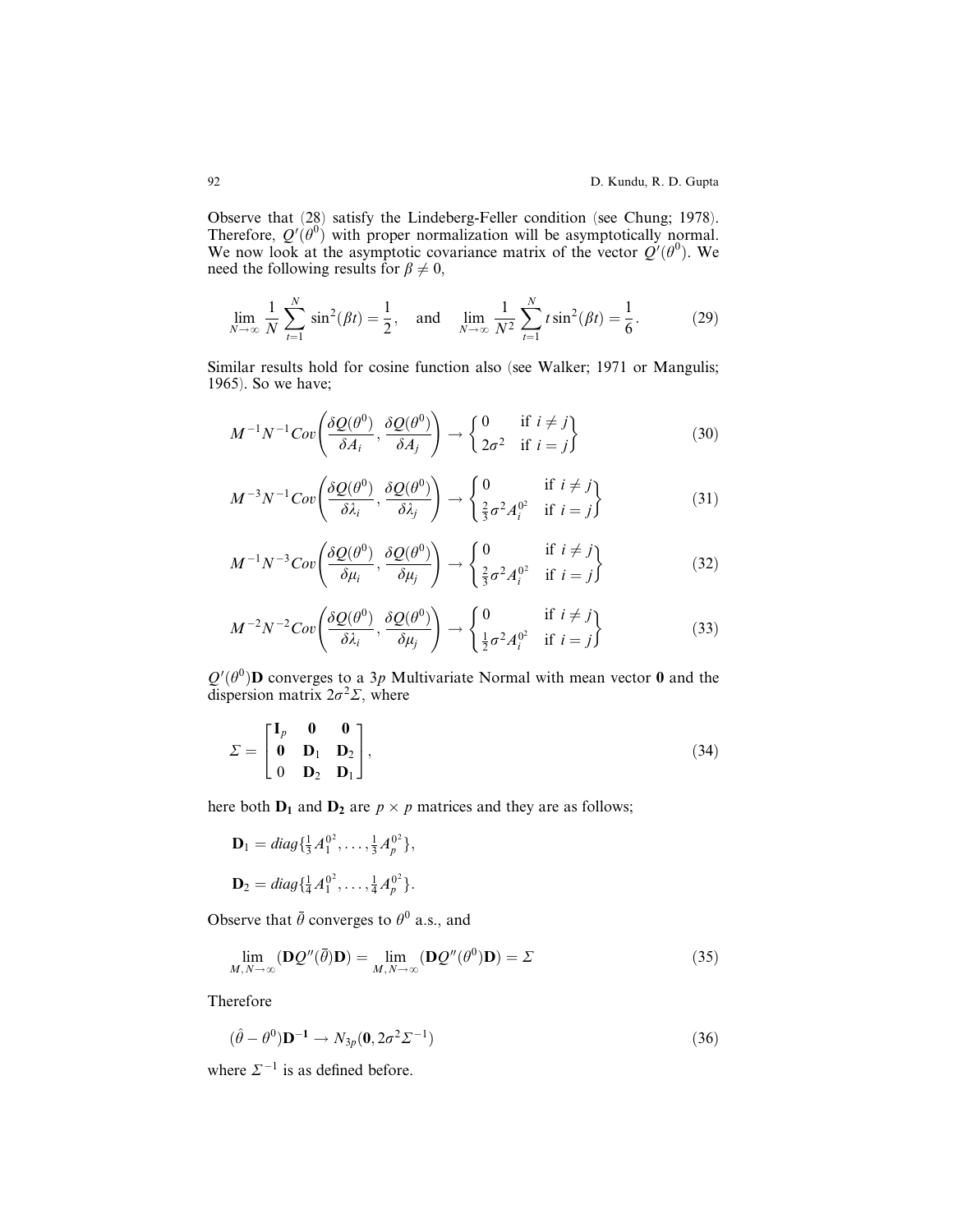## 4. Consistency and asymptotic normality of  $\hat{\sigma}^2$

In Sections 2 and 3 we considered the LSE's of  $A_k$ 's,  $\lambda_k$ 's,  $\mu_k$ 's and obtained the consistency and asymptotic normality properties. In this section we consider the estimation procedures of  $\sigma^2$  and obtain its asymptotic properties. If  $\hat{A}_k$ 's,  $\hat{\lambda}_k$ 's and  $\hat{\mu}$ 's are the LSE's of  $A_k$ ,  $\lambda_k$ ,  $\mu_k$  respectively, then the LSE of  $\sigma^2$ will be

$$
\hat{\sigma}^2 = \frac{1}{MN} \sum_{m=1}^{M} \sum_{n=1}^{N} \left( y(m,n) - \sum_{k=1}^{p} \hat{A}_k \cos(m\hat{\lambda}_k + n\hat{\mu}_k) \right)^2.
$$
 (37)

First we will show that  $\hat{\sigma}^2$  is a consistent estimator of  $\sigma^2$ . To prove that we need the following lemmas;

**Lemma 2:** Let  $\{X(m,n); m, n \in \mathbb{Z}\}\$  be a i.i.d. sequence of double array random variables and  $E(X(m, n)) = 0$ ,  $E(X(m, n)^2) = \sigma^2$ , then

$$
\sup_{\alpha,\beta} \frac{1}{M^2 N} \sum_{m=1}^M \sum_{n=1}^N mX(m,n) \cos(m\alpha) \cos(n\beta) \to 0 \quad a.s.
$$
  

$$
\sup_{\alpha,\beta} \frac{1}{M N^2} \sum_{m=1}^M \sum_{n=1}^N nX(m,n) \cos(m\alpha) \cos(n\beta) \to 0 \quad a.s.
$$

Proof of Lemma 2: It follows similarly as that of Lemma 1.

**Lemma 3:** If  $\hat{\lambda}_k$  and  $\hat{\mu}_k$  are the LSE's of  $\lambda_k$  and  $\mu_k$  respectively of the model (1), then

$$
M(\hat{\lambda}_k - \lambda_k^0) \to 0 \quad a.s.
$$
  

$$
N(\hat{\mu}_k - \mu_k^0) \to 0 \quad a.s.
$$

as  $\{M,N\} \to \infty$ .

Proof of Lemma 3: Observe that from (21) we have

$$
(\hat{\theta} - \theta^0) = -Q'(\theta^0)[Q''(\overline{\theta})]^{-1}.
$$
\n(38)

Now suppose **R** is a  $3p \times 3p$  diagonal matrix as given below;

$$
\mathbf{R} = \begin{bmatrix} \mathbf{I}_p & \mathbf{0} & \mathbf{0} \\ \mathbf{0} & \frac{1}{M} \mathbf{I}_p & \mathbf{0} \\ 0 & \mathbf{0} & \frac{1}{N} \mathbf{I}_p \end{bmatrix} .
$$
 (39)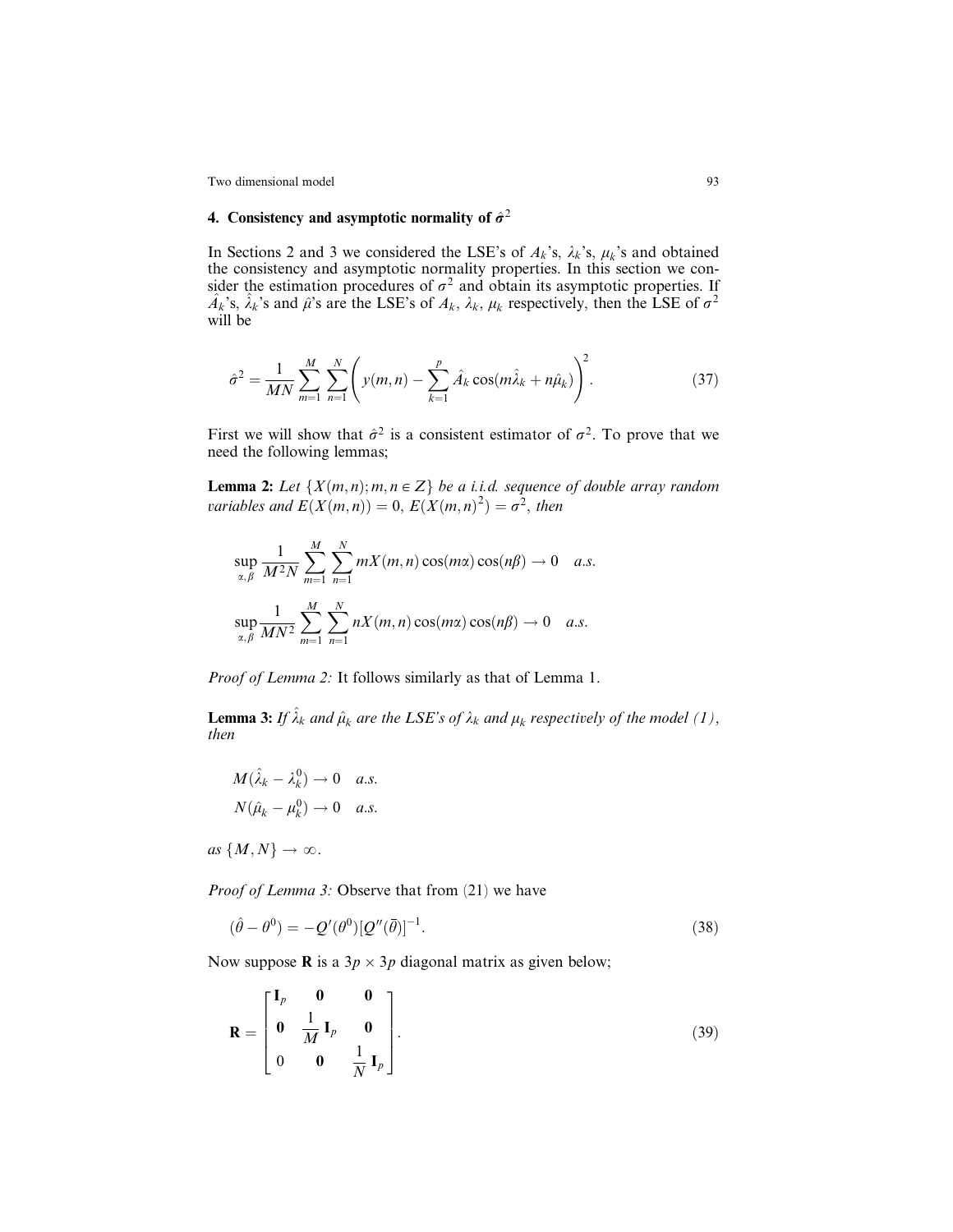From (38),

$$
(\hat{\theta} - \theta_0)\mathbf{R}^{-1} = Q'(\theta_0)\mathbf{R}[\mathbf{R}Q''(\bar{\theta})\mathbf{R}]^{-1}
$$

$$
= \left[\frac{1}{MN}Q'(\theta_0)\mathbf{R}\right] \left[\frac{1}{\sqrt{MN}}\mathbf{R}Q''(\bar{\theta})\frac{1}{\sqrt{MN}}\mathbf{R}\right]^{-1}.
$$
(40)

Observe that  $\frac{1}{\sqrt{MN}}$ **R** = **D** (as defined in Section 3). Therefore

$$
\left[\frac{1}{\sqrt{MN}}\mathbf{R}\mathcal{Q}''(\bar{\theta})\frac{1}{\sqrt{MN}}\mathbf{R}\right]^{-1}\to\mathcal{Z}^{-1}\tag{41}
$$

and because of Lemma 2, we have

$$
\frac{1}{MN}Q'(\theta_0)\mathbf{R} \to 0 \quad \text{a.s.}
$$
\n(42)

which proves the result.

**Theorem 3:** Under the assumptions 1 and 2 of the model (1),  $\hat{\sigma}^2$  is a strongly consistent estimator of  $\sigma^2$ .

Proof of Theorem 3: Note that

$$
\hat{\sigma}^{2} = \frac{1}{MN} \sum_{m=1}^{M} \sum_{n=1}^{N} \left( y(m,n) - \sum_{k=1}^{p} \hat{A}_{k} \cos(m\hat{\lambda}_{k} + n\hat{\mu}_{k}) \right)^{2}
$$
  
\n
$$
= \frac{1}{MN} \sum_{m=1}^{M} \sum_{n=1}^{N} X(m,n)^{2} + 2 \frac{1}{MN} \sum_{m=1}^{M} \sum_{n=1}^{N} X(m,n)
$$
  
\n
$$
\times \left[ \sum_{k=1}^{p} A_{k}^{0} \cos(m\hat{\lambda}_{k}^{0} + n\mu_{k}^{0}) - \sum_{k=1}^{p} \hat{A}_{k}^{0} \cos(m\hat{\lambda}_{k} + n\hat{\mu}_{k}) \right]
$$
  
\n
$$
+ \frac{1}{MN} \sum_{m=1}^{M} \sum_{n=1}^{N} \left[ \sum_{k=1}^{p} A_{k}^{0} \cos(m\hat{\lambda}_{k}^{0} + n\mu_{k}^{0}) - \sum_{k=1}^{p} \hat{A}_{k}^{0} \cos(m\hat{\lambda}_{k} + n\hat{\mu}_{k}) \right]^{2}
$$
  
\n
$$
= T_{1} + T_{2} + T_{3} \quad \text{(say)}.
$$
  
\n(43)

Observe that  $T_2$  converges to zero almost surely because of Lemma 1 and  $T_3$ converges to zero almost surely because of Lemma 3. Since  $T_1$  converges to  $\sigma^2$ almost surely because of Strong Law of Large Numbers, it proves the theorem.

Now to prove the asymptotic normality of  $\hat{\sigma}^2$ , the second order moment conditions of  $X(m, n)$ 's are not sufficient. We need a stronger assumption than the second order moment conditions. We need the following assumption: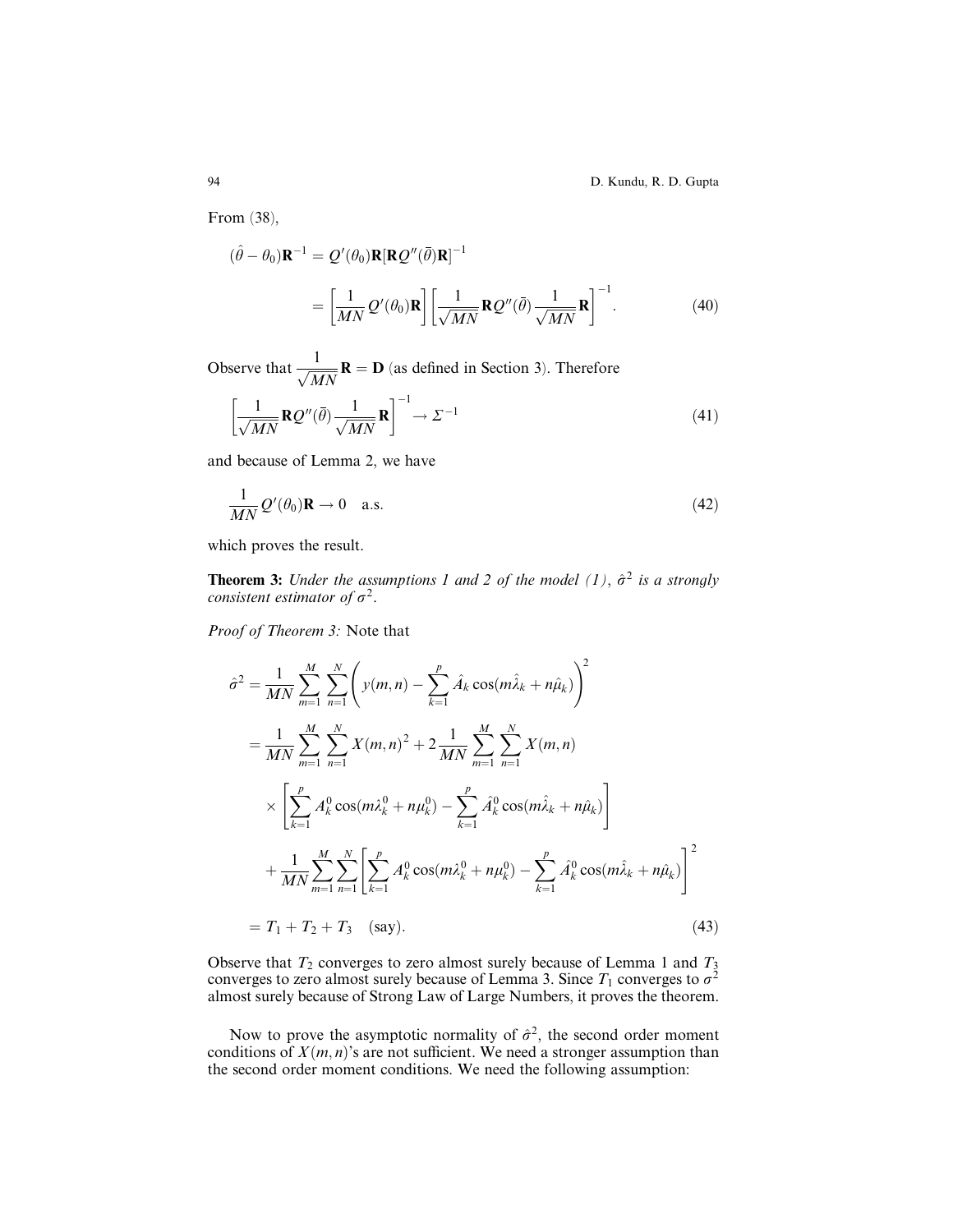Assumption 3: Let  $\{X(m, n); m, n \in \mathbb{Z}\}\)$  be a i.i.d. sequence of double array random variables and  $E(X(m,n)) = 0$ ,  $E(X(m,n)^2) = \sigma^2$  and  $E(X(m,n)^4) =$  $a$  (say).

The asymptotic normality results of  $\hat{\sigma}^2$  is established by the following result:

**Theorem 4:** Under the Assumptions 1 and 3 of the model (1),  $\sqrt{MN}(\hat{\sigma}^2 - \sigma^2)$  is asymptotically normal with mean 0 and variance  $(a - \sigma^4)$ .

To prove Theorem 4, we need the following lemmas.

**Lemma 4:** Let  $\{X(m,n); m, n \in \mathbb{Z}\}\$  be a i.i.d. sequence of double array random variables satisfying Assumption 2 and  $\lambda_k$  and  $\hat{\mu}_k$  are the LSE's of  $\lambda_k$  and  $\mu_k$  respectively of the model (1). Then

$$
\frac{1}{\sqrt{MN}}\sum_{m=1}^{M}\sum_{n=1}^{N}X(m,n)\left[\cos(m\lambda_{k}^{0}+n\mu_{k}^{0})-\cos(m\hat{\lambda}_{k}+n\hat{\mu}_{k})\right]
$$
  

$$
\rightarrow 0 \quad \text{in Prob.}
$$
 (44)

Proof of Lemma 4: Using Lemma 2 and Theorem 2, the result is immediate.

**Lemma 5:** Let  $\{X(m,n); m, n \in \mathbb{Z}\}\$  be a i.i.d. sequence of double array random variables satisfying Assumption 2 and  $\hat{A}_k$ ,  $\hat{\lambda}_k$  and  $\hat{\mu}_k$  are the LSE's of  $\hat{A}_k$ ,  $\lambda_k$  and  $\mu_k$  respectively of the model (1) then

$$
\frac{1}{\sqrt{MN}}\sum_{m=1}^{M}\sum_{n=1}^{N}[\cos(m\lambda_k^0 + n\mu_k^0) - \cos(m\hat{\lambda}_k + n\hat{\mu}_k)]^2 \to 0 \quad \text{in Prob.} \tag{45}
$$

Proof of Lemma 5: Using Lemma 3 and Theorem 2, the result can be proved.

**Lemma 6:** Under the same Assumptions 1 and 2 of the model (1),  $\hat{\sigma}^2$  can be represented as;

$$
\hat{\sigma}^2 = \frac{1}{MN} \sum_{m=1}^{M} \sum_{n=1}^{N} X(m,n)^2 + o_p(M^{-1/2}N^{-1/2})
$$
\n(46)

where  $Z = o_p((MN)^{-1/2})$  means that  $\sqrt{MN}Z$  converges to zero in probability.

Proof of Lemma 6: From the expression (43), using Lemma 4 and Lemma 5, the result can be obtained.

Proof of Theorem 4: From Lemma 6, Theorem 4 follows using the Central Limit Theorem.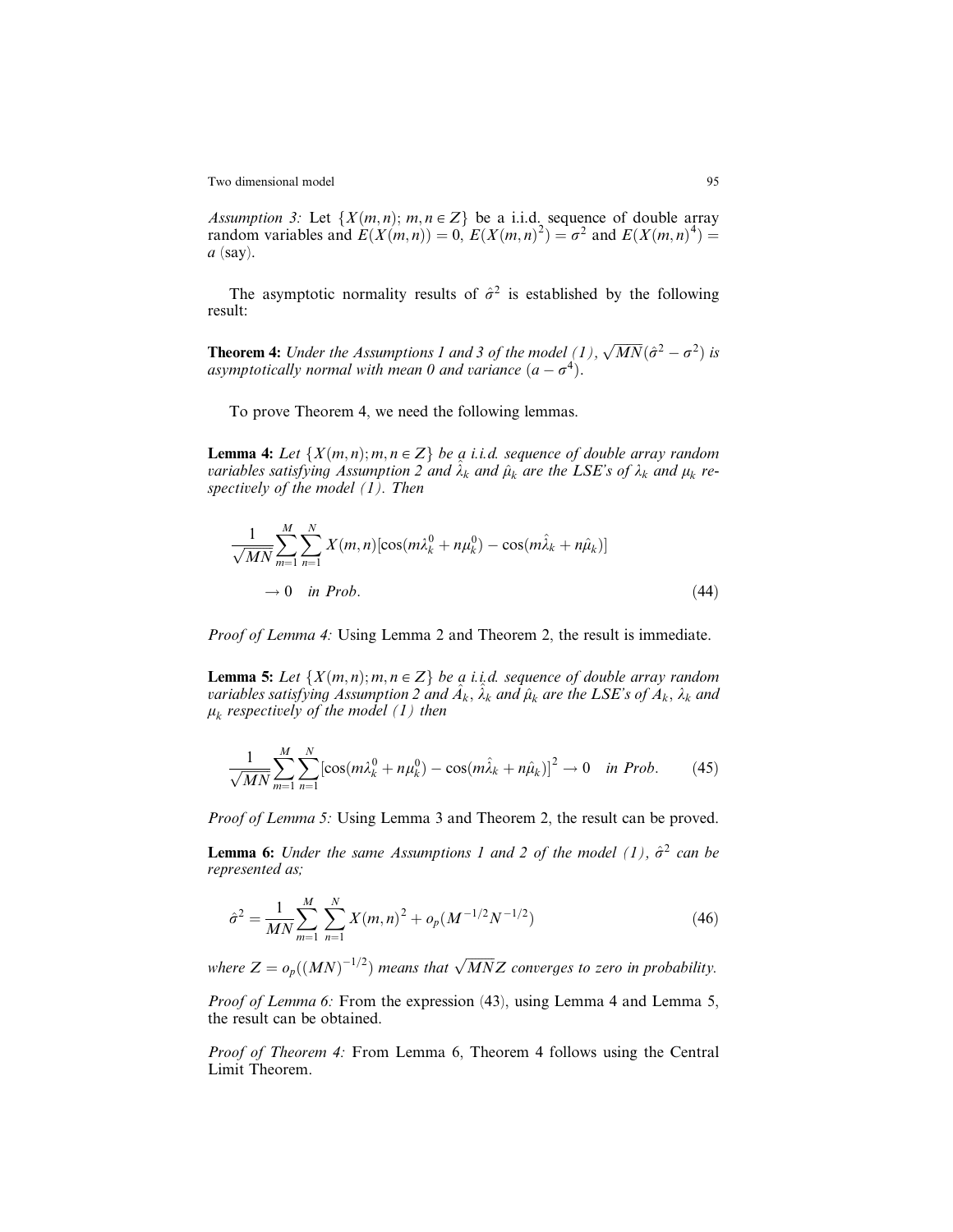#### 5. Numerical experiments and discussions

In this section we give summary of some numerical experiments performed to see how the asymptotic results behave for finite sample sizes. We performed all the experiments in PC-486, using the random deviate generator of Press et al. (1993). We considered the following model:

$$
y(m, n) = 4.0 \cos(2.0m + 1.0n) + 5.0 \cos(2.5m + 1.5n) + X(m, n), \tag{47}
$$

 $\{X(m, n); m = 1, \ldots, M, n = 1, \ldots, N\}$  are i.i.d. Gaussian random variables with mean zero and finite variance  $\sigma^2$ . We considered  $M = N = 10, 20, 30, 40$ , 50 and  $\sigma = .25, .50, .75, 1.0$ . For each sample size and for each  $\sigma$  we computed the LSE's of  $A_1$ ,  $A_2$ ,  $\lambda_1$ ,  $\lambda_2$ ,  $\mu_1$  and  $\mu_2$  and observed the average estimates and the average mean squared errors (MSE's) over five hundred replications. However we do not provide the results due to space, but provide the central findings of our simulation works below.

From the simulations it became very clear that as sample size increases or the variance decreases, the average MSE's and biases of all the estimators decrease. It shows the consistency properties of all the estimators. It is clear that the MSE's of the estimators of the non-linear parameters are smaller than that of the linear parameters even for small sample sizes. Some of the asymptotic behaviors are present even at small sample sizes. For example if  $A_1 < A_2$ , then it is observed that the MSE's of  $\hat{\mu}_2$  and  $\hat{\lambda}_2$  are smaller than that of  $\hat{\mu}_1$  and  $\hat{\lambda}_1$  respectively. It is also observed that as sample size increases the MSE's become closer to the asymptotic variances. Therefore looking at the behavior of the MSE's we can say that the asymptotic results can be used to draw the small sample inferences for the different model parameters.

### 6. Conclusions

In this paper we consider the estimation of the parameters of a two dimensional model, which has wide applicability in Statistical Signal Processing and Texture classifications. We study the asymptotic properties of the LSE's of the model parameters and show that the LSE's estimators are strongly consistent. We also obtain the asymptotic distribution of the LSE's, which may be useful to obtain the confidence region or testing of hypothesis problem. This paper generalizes some of the existing one dimensional results to the 2-D case. Numerical experiments suggest that the asymptotic results can be used to draw the small sample inferences for the linear and non-linear parameters.

Acknowledgments: The authors thank the referees for corrections and suggestions for improvements. The editorial comments are also appreciated which led to better presentation of the paper.

### References

- [1] Barbieri MM, Barone P (1992) A two dimensional Prony's method for Spectral estimation. IEEE Trans. Signal Processing 40, 11:2747-2756
- [2] Bunke H, Bunke O (1989) Nonlinear regression, functional relations and robust methods. Vol. 2, Wiley and Sons, Berlin